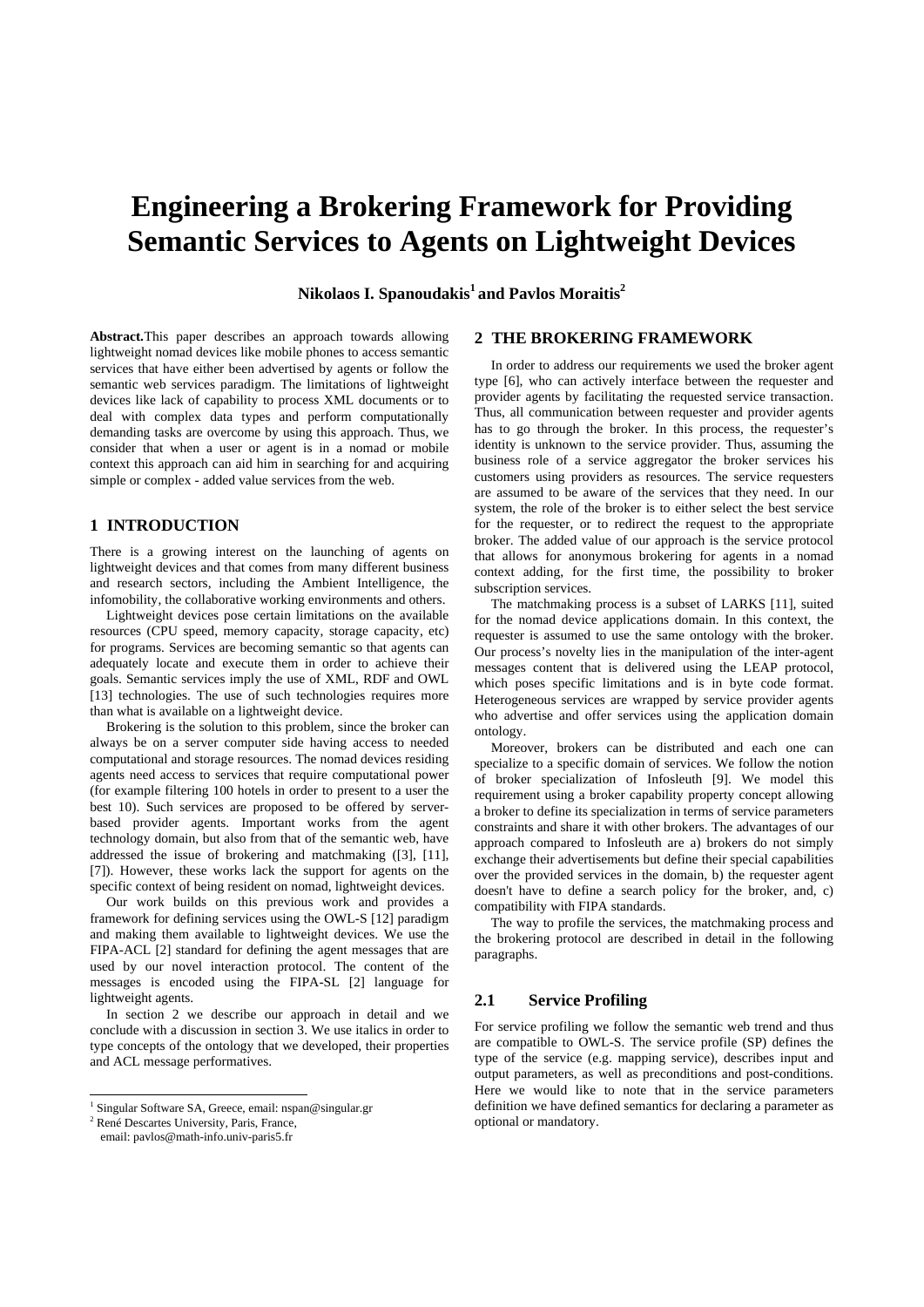# **2.2 The matchmaking process**

Having defined the input requests and profiles we can proceed to defining the matchmaking process. We need to match a service advertisement to a service request. Two types of matching best serve our needs ([7], [11]): a) *the exact matching*, which demands that the advertised service has the same semantics and equal input/output parameters with the requested service, and b) the *plug-in matching*, which allows for the advertisement to have more input/*output parameters* than the ones requested. The exact matching is obviously always preferable.

Our matchmaking algorithm gradually filters the repository of advertisements until the one best to serve the request is found. Three types of filters, originally proposed by [11], are used: a) *Semantic Match (SM)* searches the service *profile* advertisements (PAs) for a service that matches the request (RP), b) *Profile Match (PM)* searches the PAs provided by the SM for input and output parameters that match those of the request. PM determines which PAs are exact or plug-in matches and sorts them accordingly, and, c) *Constraint Match (CM)* determines which of the PAs provided by the SM, match the constraints of a request. CM is performed to the sorted list provided by PM and either the first or all PAs that successfully match the constraints are selected depending on the broker's policy.

A special CM is needed before SM (named Pre-CM) so that the broker agent (BA) can determine if he can serve the request or it needs to redirect the request to another broker. Thus, broker capabilities are described as constraints for parameter values. For querying the PAs repository we use the RDQL (RDF Query Language) of the Jena open source tool [5].

Thus, according to our matchmaking algorithm, the broker first applies the pre-CM filter. If he can handle the request, he then sequentially applies the three other filters (SM, PM, CM) to his PA repository.

Technical challenges were related to this matchmaking process. The first was relevant to the transformation of a LEAP message to RDF format for filtering. In order to overcome it we use the LEAP codec for decoding a message at the broker side and then encode it again with the use of the RDF codec [4] (see an example in Figure 1). Thus, the request gains the necessary semantics so as to be processable by Jena. From that point forward the matchmaking process takes place and whenever the response of the service provider is ready, it is encoded at the broker side with the LEAP codec and sent to the lightweight agent requester.

Another problem that we had to overcome is that FIPA ACL allows for a single ontology to be included in the content of an ACL message. Thus, it is not possible to use different existing ontologies when defining the ACL protocols (e.g. import all OWL-S namespaces and use their concepts). That is why we added in our ontology all the concepts that we need in order to define a service profile similar to OWL-S. However, these are reusable since the Protégé tool [10] that we used in order to define our ontology doesn't associate namespaces to ontologies before deployment.

For describing an input/output parameter within a request for a service we created the *CallParameter* concept. There, we encountered another technical challenge related to the fact that we used the LEAP codec and thus, we could not add dynamically a value concept to a parameter property as we could easily do in an RDF document. This happens because the agent on the nomad device uses ontology java beans [1] in order to represent ontology concepts. These beans are normal Java classes containing properties that cannot be ambiguous, i.e. defined of type *Object* because the LEAP encoding and decoding process needs specific data types to instantiate as properties of concepts.

```
<?xml version="1.0"?><br><rdf:RDF xmlns:rdf="http://www.w3.org/1999/02/22-rdf-syntax-ns#"
<rdf:RDF xmlns:rdf="http://www.w3.org/1999/02/22-rdf-syntax-ns#"
xmlns:rdfs="http://www.w3.org/TR/1999/PR-rdf-schema-19990303#"
xmlns:fipa-rdf="http://www.fipa.org/schemas/FIPA-RDF#"
xmlns:O="http://imagine-it.eu/ontology#">
<rdf:object>
 <fipa-rdf:CONTENT_ELEMENT>
 <rdf:Description>
       <rdf:type>http://imagine-
it.eu/ontology#RequestForEService</rdf:type>
 <O:agent>
 <rdf:Description>
          <O:name>broker@nspan2kp:1099/JADE</O:name>
 </rdf:Description>
 </O:agent>
       <O:requestEService>
        <rdf:Description>
          <O:serviceName>http://imagine-it.eu/ontology# 
createMap</O:serviceName>
 <O:hasParameterIn>
 <rdf:Seq>
 <rdf:li>
 <rdf:object>
 <rdf:type>http://imagine-it.eu/ontology# 
CallParameter</rdf:type>
                 <O:withName>http://imagine-
it.eu/ontology#forCountry</O:withName>
 <O:withType>http://www.w3.org/2001/XMLSchema# 
string</O:withType>
 <O:withStringValue>DE</O:withStringValue>
              </rdf:object>
 </rdf:li>
 <rdf:li>
<rdf:object><br>
<rdf:type>http://imagine-it.eu/ontology#<br>
CallParameter</rdf:type><br>
<<br>
<o:withName><br>
screenSize</O:withName><br>
screenSize</O:withName>
                <O:withType>http://imagine-it.eu/ontology# 
ScreenSize</O:withType>
 <O:withScreenSizeValue>
 <rdf:Description>
 <O:hasPixelsHeight>200</O:hasPixelsHeight>
                   <O:hasPixelsWidth>320</O:hasPixelsWidth>
                 </rdf:Description>
 </O:withScreenSizeValue>
 </rdf:object>
            \frac{1}{\sqrt{rdf}}:li>
            </rdf:Seq>
 </O:hasParameterIn>
 </rdf:Description>
       </O:requestEService>
       </rdf:Description>
    </fipa-rdf:CONTENT_ELEMENT>
   </rdf:object>
  /rdf:RDF
```
**Figure 1.** A Service Request Message (RDF)

We overcame this issue by defining all possible values that a parameter can have as properties of the *CallParameter* concept. The basic properties of the *CallParameter* in an OWL/RDF setting would be the *withName*, *withType* and *withValue*. In this case, however, we must cater for all possible types defined in our ontology concepts. Figure 1 shows an instance of a request message related to a specific application [8], which is based on the *http://imagine-it.eu/ontology#* namespace. The reader can observe the *hasParameterIn* RDF sequence element that is composed of a list of *CallParameter* elements that have a name (parameter *withName*), a type (it can be a simple data type such as string or a complex type like for example the *ScreenSize* type) and a value corresponding to the type.

For example, for the *ScreenSize* type (these types are also related to application [8]) the relevant property of *CallParameter* that is used is the *withScreenSizeValue*. Similarly the *forCountry CallParameter* is of type *string* and has the *withStringValue* property. Thus, the *CallParameter* concept has as many such